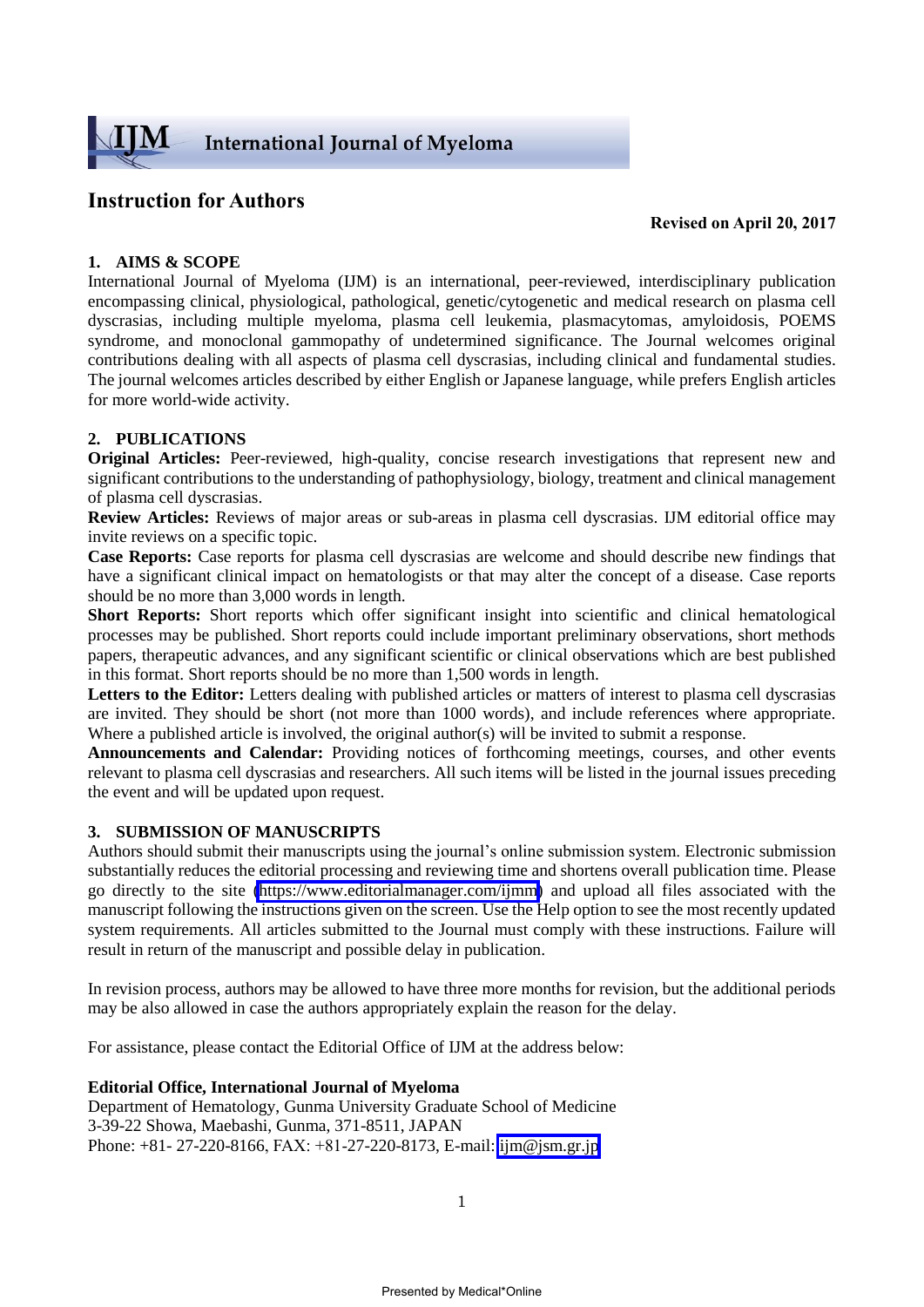# **Editor-in Chief**

Chiaki Nakaseko, M.D., Ph.D. Department of Hematology, International University of Health and Welfare School of Medicine 4-3, Kozunomori, Narita, 286-8686, JAPAN

# **4. COVERING LETTER**

A covering letter should be attached and the following information should be included:

• A declaration that the paper is being submitted for consideration for publication in IJM. The content has not been published or submitted for publication elsewhere except as a brief abstract in the proceedings of a scientific meeting or symposium.

• All authors' agreement: acknowledgment that all authors have contributed significantly, and that all authors are in agreement with the content of the manuscript. In keeping with the latest guidelines of the International Committee of Medical Journal Editors, each author's contribution to the paper is to be quantified.

• Contact details at which the corresponding author can be contacted, including mailing address, telephone and fax numbers, and an email address.

• If tables or figures have been reproduced from another source, a letter from the copyright holder (usually the Publisher), stating authorization to reproduce the material, must be attached to the covering letter.

• The salient and novel findings of the paper should be described in a concise paragraph.

• The names and addresses of at least three potential reviewers (including telephone and fax numbers and email address). If there are compelling reasons for excluding particular individuals as potential reviewers, details can be mentioned. However, the ultimate reviewer selection is at the Editors' discretion.

## **5. FINANCIAL DISCLOSURE (Conflict-of-Interest)**

Authors should declare any financial support or relationship that may pose conflict of interest as Financial Disclosure in the cover letter and in the article before acknowledgement.

## **6. ETHICAL CONSIDERATIONS**

Authors must state that the protocol for the research project has been approved by a suitably constituted Ethics Committee of the institution within which the work was undertaken and that it conforms to the provisions of the Declaration of Helsinki in 2009. All investigations on human subjects must include a statement that the subject gave informed consent. Patient anonymity should be preserved. Photographs need to be cropped sufficiently to prevent human subjects being recognized (or an eye bar should be used). Any experiments involving animals must be demonstrated to be ethically acceptable and where relevant conform to national guidelines for animal usage in research.

# **7. COPYRIGHT**

Upon acceptance of an article, authors will be asked to transfer copyright. This transfer will ensure the widest possible dissemination of information. An e-mail will be sent to the corresponding author confirming receipt of the manuscript. A form facilitating transfer of copyright will be provided after acceptance.

## **8. MANUSCRIPT PREPARATION**

Manuscripts should be organized in the following sequence: All manuscripts must have a title page which is Page 1 of your manuscript. Text should be double spaced with a wide margin using 12-point font. Papers written in Japanese language must have English title and abstract as well as Japanese title and abstract.

**[Title Page](http://www.elsevier.com/inca/publications/misc/lrtitlepage.pdf)** – Note the Title should be clear and brief. Avoid non-specific phrases such as "A study of..." or "The effects of...". Do not give the title a numbered subtitle or series number. The title page is the first page of the paper and must contain: title, name of authors, institution, city and country and the Corresponding Author. Shortened running title not more than 40 characteristics including spaces is also required. The corresponding author is the one that submits the manuscript and is displayed on the Title Page of the manuscript. They have the duty to ensure that all of the named authors have seen and approved the original manuscript and subsequent revisions. Each author should have participated sufficiently in the work to take public responsibility for the content. The corresponding author should also ensure that those who have contributed to the research are acknowledged appropriately either as a co-author or in the Acknowledgements. In addition, the corresponding author has the prime responsibility for ensuring the paper is correctly prepared according to the Guide for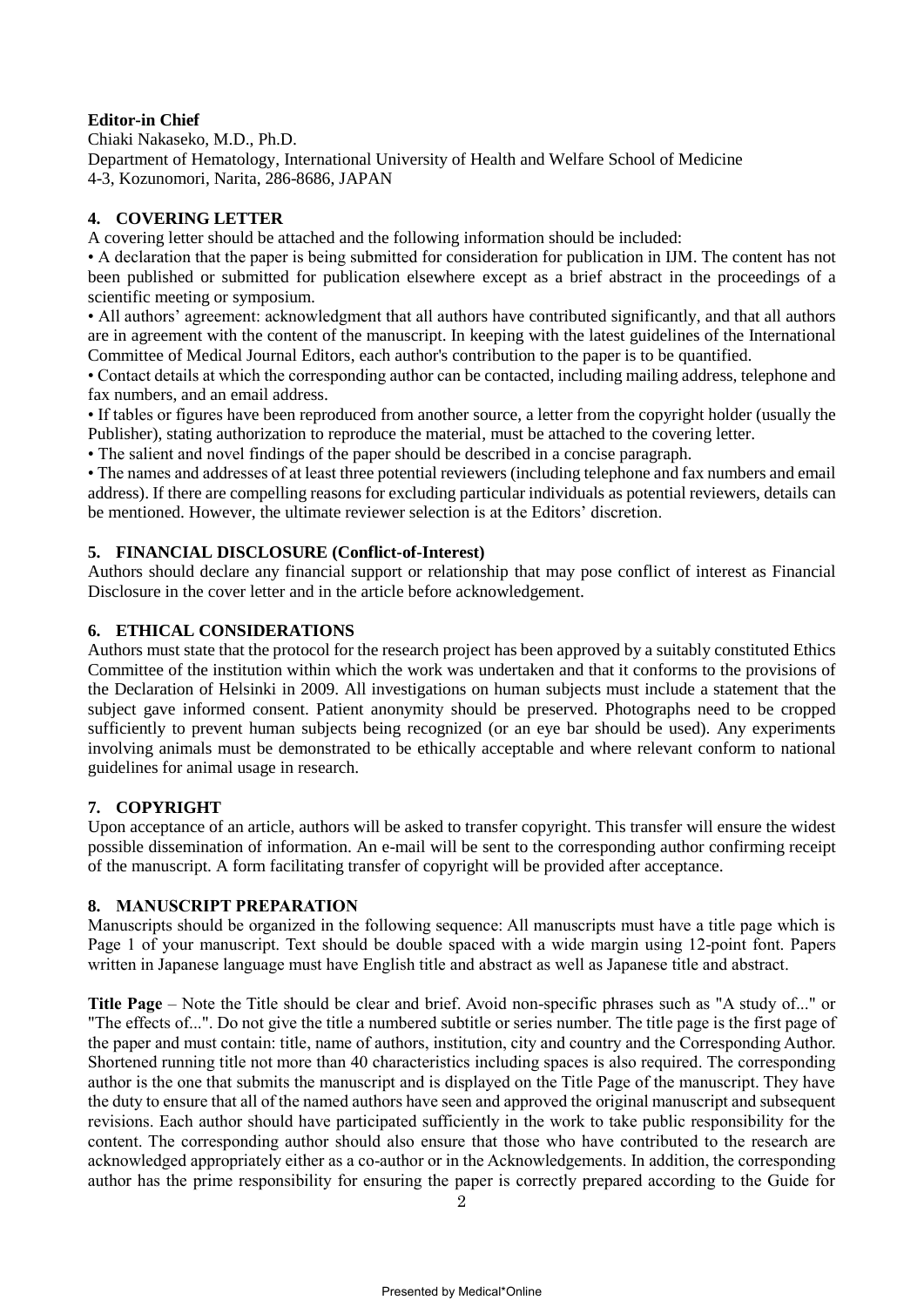Authors. Submitted manuscripts not complying with the Guide for Authors may be returned to the authors.

**Word Count** – Original article and Review article do not exceed 5,000 words (excluding abstract, references, acknowledgement documents, figure legends and tables). Article type specifications for papers written in English and Japanese are listed below:

| <b>Types of</b><br>publications | <b>Main document</b> | Abstract in<br>English | Abstract in<br><b>Japanese</b> | <b>Tables and</b><br><b>Figures</b> (Max) | <b>References</b><br>(Max) |
|---------------------------------|----------------------|------------------------|--------------------------------|-------------------------------------------|----------------------------|
| English                         |                      |                        |                                |                                           |                            |
| Original article                | $5,000$ words        | 200 words              |                                | 8                                         | 50                         |
| Review article                  | $5,000$ words        | 200 words              | $\qquad \qquad \blacksquare$   | 8                                         | 100                        |
| Case report                     | $3,000$ words        | 200 words              | $\overline{\phantom{a}}$       | 5                                         | 30                         |
| Short report                    | 1,500 words          | 150 words              | $\overline{\phantom{a}}$       | 3                                         | 15                         |
| Letters to the Editor           | $1,000$ words        | Not required           | $\overline{\phantom{a}}$       | 2                                         | 10                         |
|                                 |                      |                        |                                |                                           |                            |
| Japanese*                       |                      |                        |                                |                                           |                            |
| Original article                | 8,000 characters     | 200 words              | 400 characters                 | 8                                         | 50                         |
| Review article                  | 8,000 characters     | 200 words              | 400 characters                 | 8                                         | 100                        |
| Case report                     | 4,000 characters     | 200 words              | 400 characters                 | 5                                         | 30                         |
| Short report                    | 2,400 characters     | 150 words              | 300 characters                 | 3                                         | 15                         |
| Letters to the Editor           | 1.500 characters     | Not required           | Not required                   | 2                                         | 10                         |

#### **Article type specifications**

\*Articles written in Japanese must have English title and abstract as well as Japanese title and abstract.

**Keywords** – Keywords are index terms or descriptions for information retrieval systems. Three to five keywords must be supplied after the summary.

**Abbreviations and units** - Avoid abbreviations in the Title and abbreviating single words. Otherwise explain all abbreviations at first mention in the abstract and text. Standard SI abbreviations for units do not need to be spelled out.

**Introduction** – This should give the reasons for doing the work. As this is a specialist journal a detailed review of the literature is not necessary. The introduction should preferably conclude with a final paragraph stating concisely and clearly the aims and objectives of the investigation.

**Materials and Methods** – A full technical description of a method should be given in detail only when the method is new.

**Results** – This need only report results of representative experiments illustrated by tables and figures. Use well-known statistical tests in preference to obscure ones.

**Discussion** – This section must not recapitulate results but should relate the authors' experiments to other work and give their conclusions.

**References** – Limited to up to 50 references for original articles. References are numbered in numerical order. All publications cited in the text should be presented in a list of references following the text of the manuscript. In the text refer to references by a number in square brackets on the line (e.g. [1]), and the full reference should be given in a numerical list at the end of the paper. For references that have more than 7 authors, list the first six authors followed by et al. Samples of reference styles are given below:

Journal articles are cited as follows:

10. Kumar SK, Rajkumar SV, Dispenzieri A, Lacy MQ, Hayman SR, Buadi FK, et al. Improved survival in